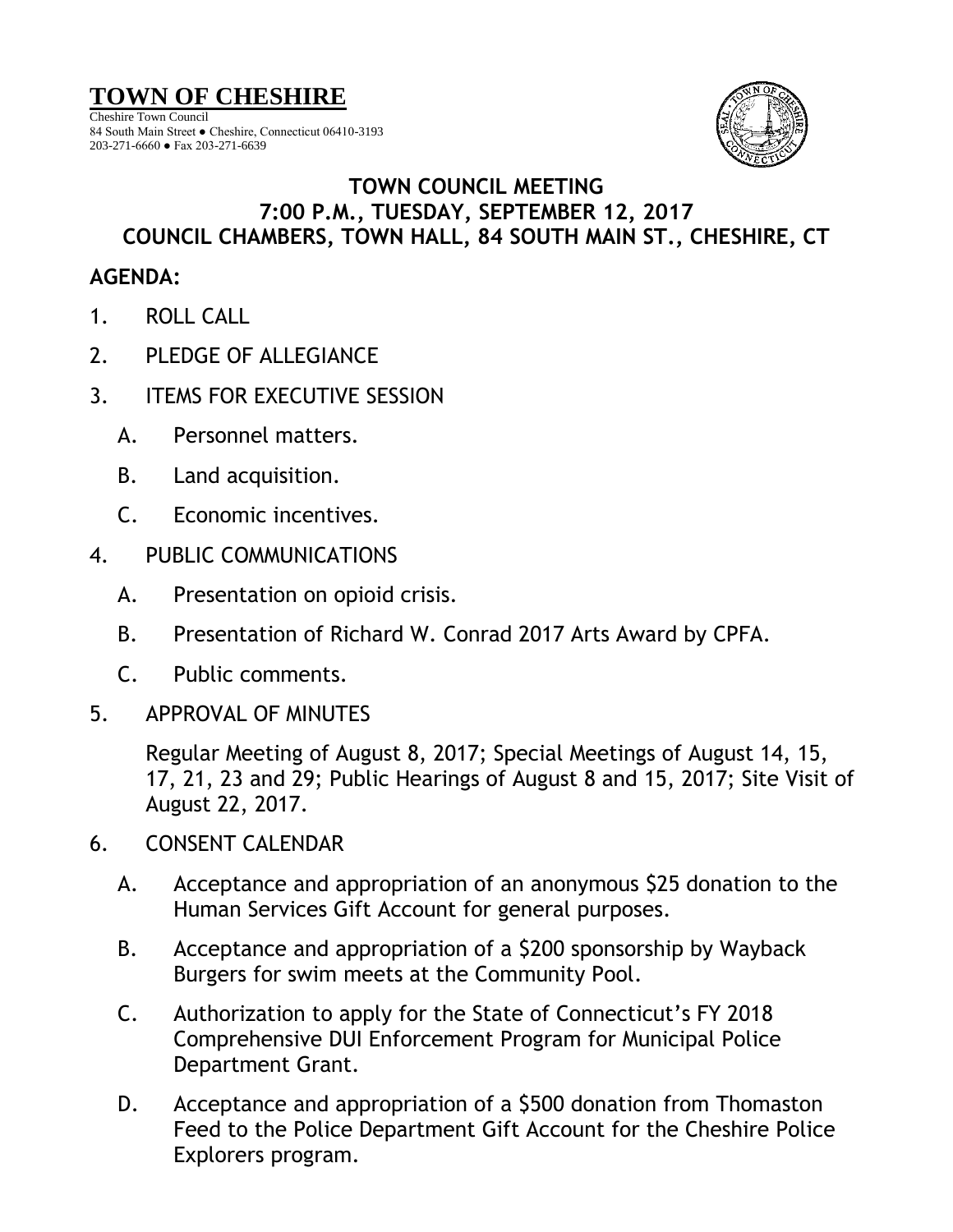- E. Acceptance and appropriation of a \$100 donation from Mr. and Mrs. Michael Zambruski to the Jitney Bus Fund in memory of Betty King.
- F. Acceptance and appropriation of a \$50 donation from Mr. and Mrs. William Benedetto to the Jitney Bus Fund in memory of Betty King.
- G. Acceptance and appropriation of a \$20 donation from Mr. Edward Dickus to the Human Services Gift Account for the Senior Center.
- H. Acceptance and appropriation of a \$25 donation from Consuelo Hill in honor of staff member Violet Howard to the Human Services Gift Account.
- I. Acceptance and appropriation of a \$20 donation from Mr. and Mrs. Henry Wallinger to the Human Services Gift Account for the Senior Center.
- J. Acceptance and appropriation of a \$10 donation from Florence McGoey to the Human Services Gift Account for the Senior Center.
- K. Acceptance and appropriation of a \$247 donation from Ron Gagliardi to the Parks Gift Account for a memorial bench in honor of Judge Oberst.
- L. Correct appropriation of the following Consent Calendar items from the August 8, 2017 meeting to direct donations to the Jitney Bus Fund: \$25 in memory of Betty King from Margaret D. Golden; \$50 in memory of Betty King from Dr. Lawrence Erwich, D.M.D. and staff; \$25 in memory of Betty King from Mr. and Mrs. Ronald McReavy; and \$100 in memory of Betty King from Town Hall staff.
- 7. ITEMS REMOVED FROM CONSENT CALENDAR
- 8. OLD BUSINESS
- 9. NEW BUSINESS
	- A. Approval of extension of emergency medical services contract.
	- B. Status on acquisition of Fire Department pumping engine.
- 10. TOWN MANAGER REPORT AND COMMUNICATIONS
	- A. Monthly Status Report.
	- B. Department Status Reports: Police, Fire, Fire Marshal.